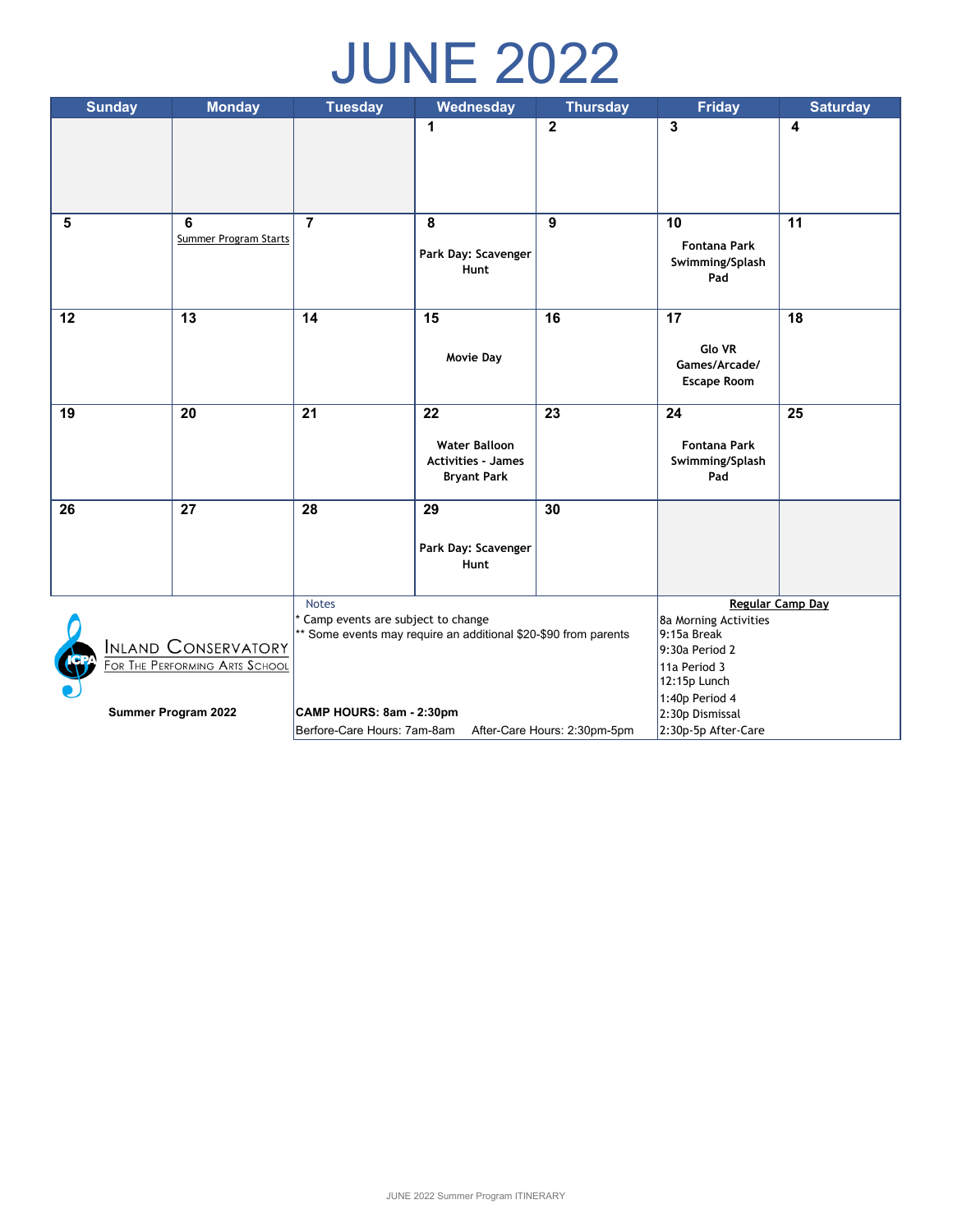# JULY 2022

| <b>Sunday</b> | <b>Monday</b>           | <b>Tuesday</b>                    | Wednesday                                                       | <b>Thursday</b>                   | <b>Friday</b>                     | <b>Saturday</b>         |
|---------------|-------------------------|-----------------------------------|-----------------------------------------------------------------|-----------------------------------|-----------------------------------|-------------------------|
|               |                         |                                   |                                                                 |                                   | $\mathbf{1}$                      | $\overline{\mathbf{2}}$ |
|               |                         |                                   |                                                                 |                                   |                                   |                         |
|               |                         |                                   |                                                                 |                                   |                                   |                         |
|               |                         |                                   |                                                                 |                                   |                                   |                         |
| $\mathbf{3}$  | $\overline{\mathbf{4}}$ | 5                                 | 6                                                               | $\overline{7}$                    | 8                                 | $\boldsymbol{9}$        |
|               |                         |                                   | <b>Fontana Park</b>                                             |                                   |                                   |                         |
|               |                         |                                   | Swimming/Splash                                                 |                                   | John's Incredible<br><b>Pizza</b> |                         |
|               |                         |                                   | Pad                                                             |                                   |                                   |                         |
| 10            | 11                      | 12                                | 13                                                              | 14                                | 15                                | 16                      |
|               |                         |                                   |                                                                 |                                   | Summer Jam                        |                         |
|               |                         | Santa Monica                      |                                                                 |                                   | Costume/Glow in the               |                         |
|               |                         | <b>Beach/Pier</b>                 |                                                                 |                                   | <b>Dark Party</b>                 |                         |
| 17            | 18                      | 19                                | 20                                                              | 21                                | 22                                | 23                      |
|               |                         |                                   |                                                                 |                                   |                                   |                         |
|               |                         |                                   | <b>Water Balloon</b><br><b>Activities - James</b>               |                                   |                                   | <b>GALA 2022</b>        |
|               |                         |                                   | <b>Bryant Park</b>                                              |                                   |                                   |                         |
| 24            | 25                      | 26                                | 27                                                              | 28                                | 29                                | 30                      |
|               |                         |                                   |                                                                 |                                   |                                   |                         |
|               |                         |                                   | <b>Movie Day</b>                                                |                                   | Knott's Berry Farm                |                         |
|               |                         |                                   |                                                                 |                                   | End Summer Program                |                         |
| 31            |                         | <b>Notes</b>                      |                                                                 |                                   | Regular Camp Day                  |                         |
|               |                         | Camp events are subject to change |                                                                 |                                   | 8a Morning Activities             |                         |
|               |                         |                                   | ** Some events may require an additional \$20-\$90 from parents | 9:15a Break<br>9:30a Period 2     |                                   |                         |
|               |                         |                                   |                                                                 | 11a Period 3                      |                                   |                         |
|               |                         |                                   |                                                                 | 12:15p Lunch                      |                                   |                         |
|               |                         | CAMP HOURS: 8am - 2:30pm          |                                                                 | 1:40p Period 4<br>2:30p Dismissal |                                   |                         |
|               |                         | Berfore-Care Hours: 7am-8am       |                                                                 | After-Care Hours: 2:30pm-5pm      | 2:30p-5p After-Care               |                         |

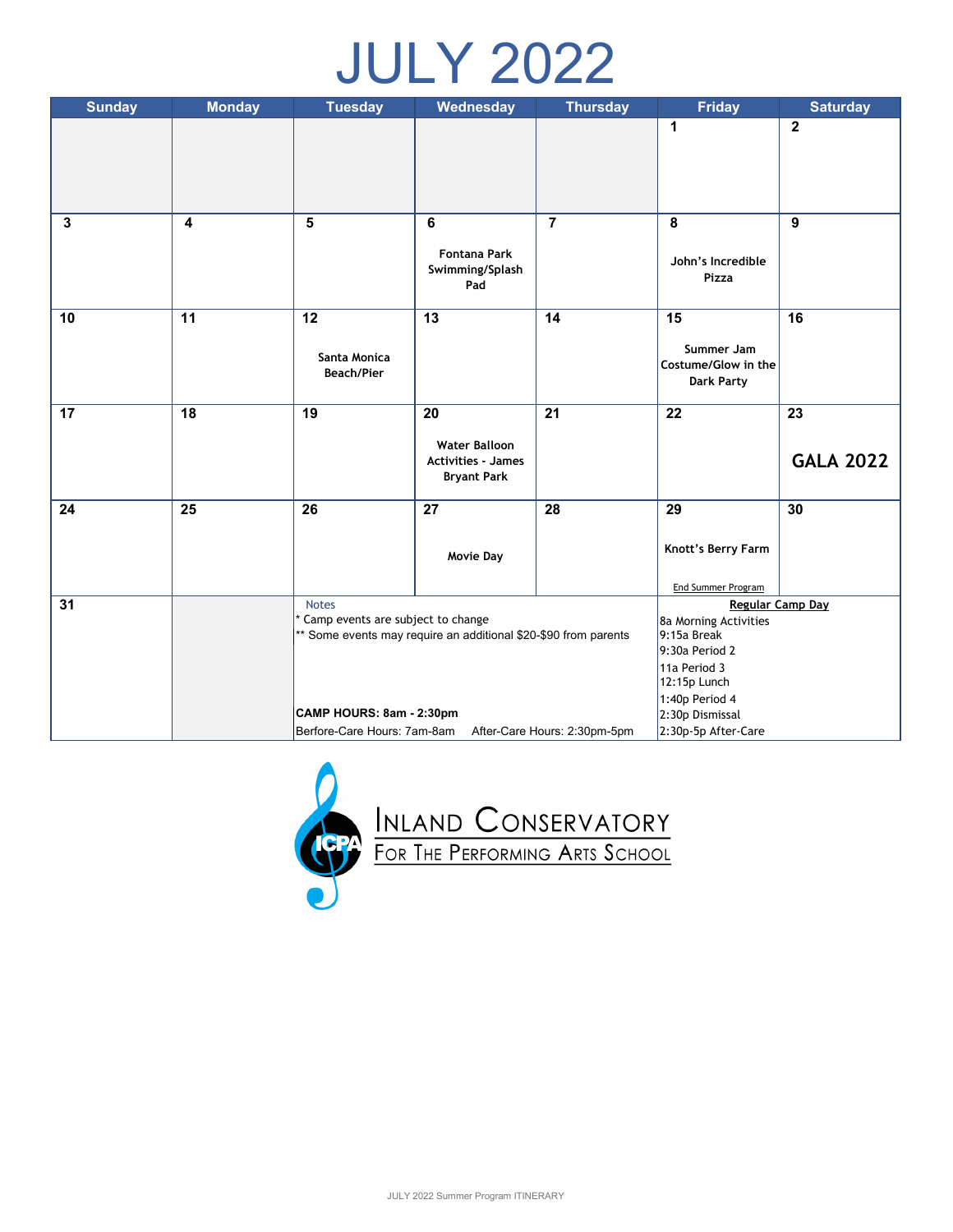# **SUMMER CAMP 2022 – ITINERARY**

## **1. Park Day: Scavenger Hunt – June 8 th at 12pm to 2:30pm**

- a. All Ages Early Start and Summer Day
- b. No cost
- c. Ontario Amphitheatre NE corner of Euclid & C Street behind Wells Fargo
- d. Bring lunch for the park
- e. Students will be walking across the street or be driven by staff and parent volunteers
- f. Students will return to school by end of program day 2:30 pm

### **2. Fontana Park: Aquatic Center – June 10th at 11am to 3pm**

- a. All Ages Early Start and Summer Day
- b. \$10 due by June 6<sup>th</sup>
- c. 15610 Summit Avenue, Fontana, CA 92336
- d. (909) 854-5111
- e. Approx. 27 minutes from ICPA
- f. Students will return to school by 3pm
- g. Bring lunch for the park
- h. Bring towels, appropriate swim wear (provide park requirements)

### **3. Movie Day - June 15 at 12pm to 2:30pm**

- a. ICPA's Granada Theatre
- b. Students should bring their lunch as for a regular day
- c. Students should be picked up at the regular time 2:30 pm

#### **4. Glo VR Games/Arcade/Escape Room - June 17 at 10:30am to 2:30pm**

- a. No Early Start Students only ICPA Day
- b. \$45 per person due by June 12
- c. 1299 Galleria at Tyler Suite E106, Riverside, CA 92503
- d. (888) 896-8419
- e. Approx. 35 minutes from ICPA
- f. Mall Food Court Available or Students can bring a lunch

#### **5. James Bryant Park – June 22 at 11am to 2:30pm**

- a. All Ages Early Start and Summer Day
- b. No cost
- c. 648 W D St, Ontario, CA 91762
- d. Bring lunch for the park
- e. Students should wear clothes they can get wet in or swimsuit under their clothes
- f. Bring a towel
- g. Students will be walking or be driven by staff and parent volunteers
- h. Students will return to school by end of program day 2:30 pm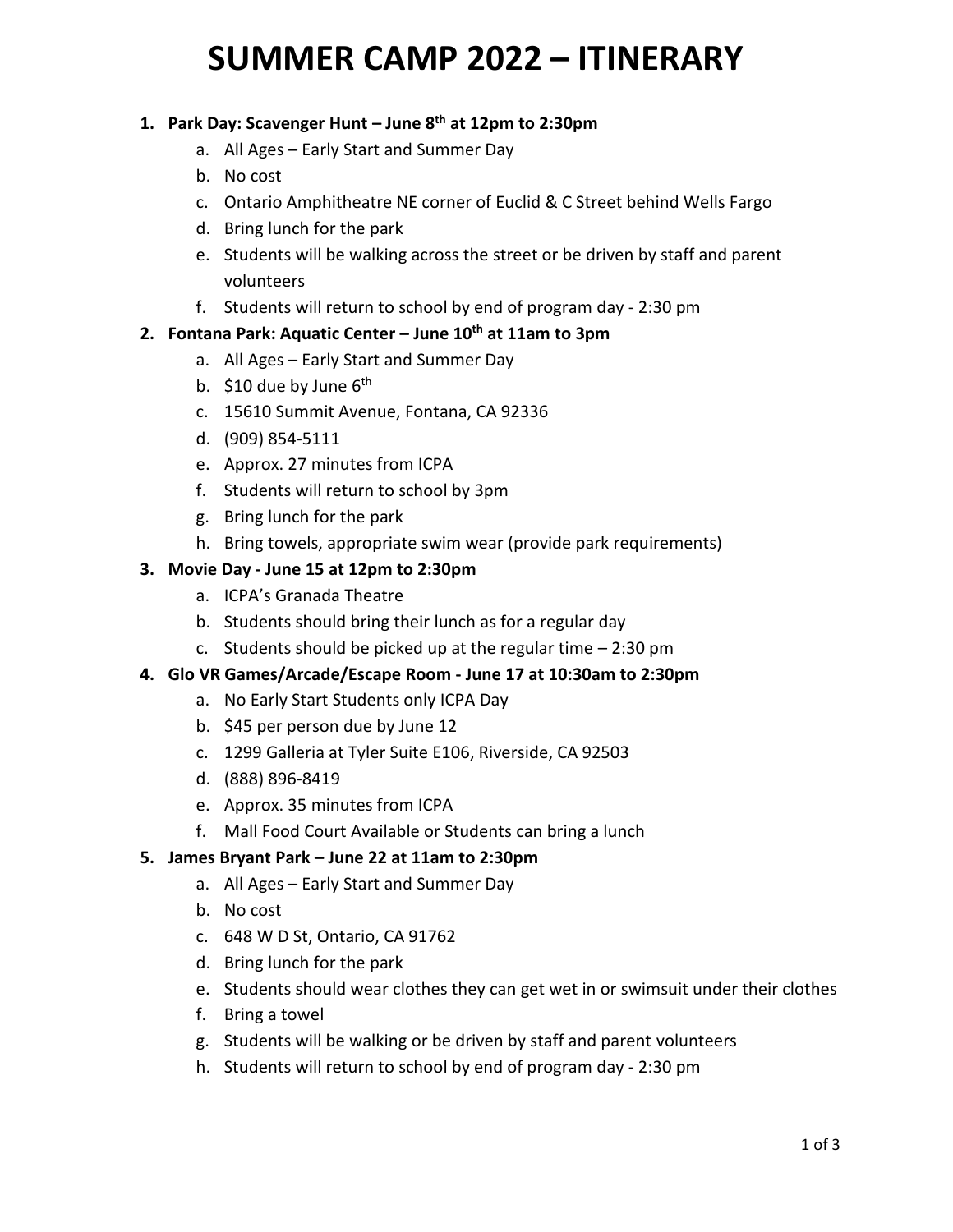# **SUMMER CAMP 2022 – ITINERARY**

#### **6. Fontana Park: Aquatic Center – June 24th at 11am to 3pm**

- a. All Ages Early Start and Summer Day
- b.  $$10$  due by June 22<sup>nd</sup>
- c. 15610 Summit Avenue, Fontana, CA 92336
- d. (909) 854-5111
- e. Approx. 27 minutes from ICPA
- f. Students will return to school by 3pm
- g. Bring lunch for the park
- h. Bring towels, appropriate swim wear (provide park requirements)

### **7. Park Day: Scavenger Hunt – June 29th at 12pm to 2:30pm**

- a. All Ages Early Start and Summer Day
- b. No cost
- c. Ontario Amphitheatre NE corner of Euclid & C Street behind Wells Fargo
- d. Bring lunch for the park
- e. Students will be walking across the street or be driven by staff and parent volunteers
- f. Students will return to school by end of program day 2:30 pm

### **8. Fontana Park: Aquatic Center – July 6th at 11am to 3pm**

- a. All Ages Early Start and Summer Day
- b. \$10 due by July 5<sup>th</sup>
- c. 15610 Summit Avenue, Fontana, CA 92336
- d. (909) 854-5111
- e. Approx. 27 minutes from ICPA
- f. Students will return to school by 3pm
- g. Bring lunch for the park
- h. Bring towels, appropriate swim wear (provide park requirements)

### **9. John's Incredible Pizza – July 8 th at 11am to 2:30pm**

- a. All Ages Early Start and Summer Day
- b. 5280 Arrow Hwy, Montclair CA 91763
- c. (909) 447-7777
- d. Approx. 13 minutes from ICPA
- e. \$35 per person due by July 7<sup>th</sup>
	- i. includes endless buffet for 2 hours + unlimited beverages and 1\$25 FunCard for each person
- f. Students will return to school by end of program day 2:30 pm